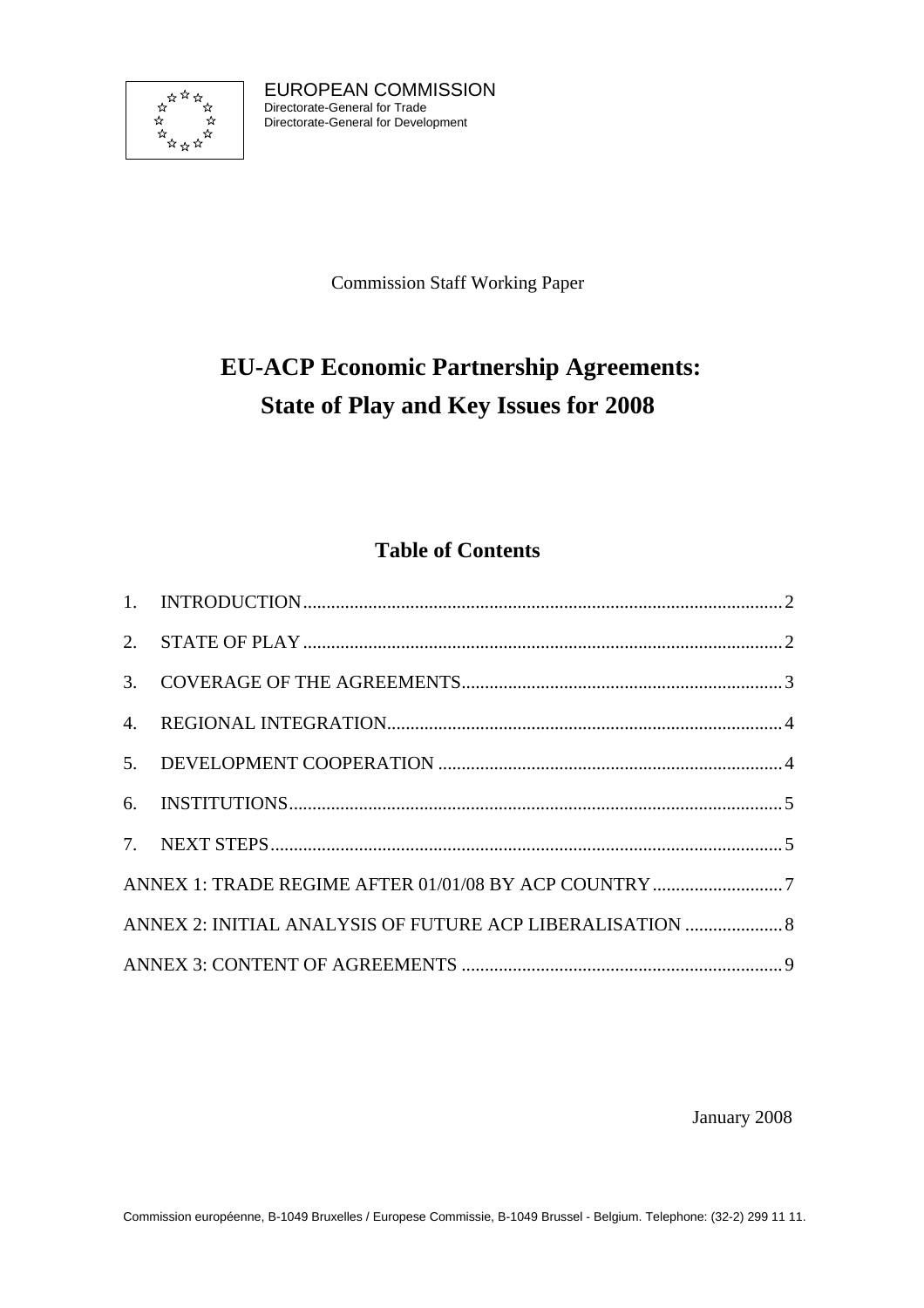# <span id="page-1-0"></span>**1. INTRODUCTION**

With the expiry of the Cotonou trade regime and the WTO waiver which covered it on 31 December 2007, we have passed an important milestone in the negotiations with ACP countries on Economic Partnership Agreements. The EU has, in line with both the Commission Communication of  $23$  October  $2007<sup>1</sup>$  and the Council Conclusions on EPA at the GAERC of 19 November 2007, minimised any trade disruption for the ACP while maintaining progress to comprehensive regional EPAs. This note sets out what has been achieved so far and what remains to be done over 2008.

# <span id="page-1-1"></span>**2. STATE OF PLAY**

There is a comprehensive EPA agreed with the Caribbean region and a series of interim agreements based on new WTO compatible goods trade arrangements. All the interim agreements are explicitly drafted to provide the basis for subsequent comprehensive regional EPA agreements.

As a result, from 1 January 2008, the overwhelming majority of ACP goods enter EU markets with either improved EPA market access or continued duty and quota free access under the EU's Everything but Arms initiative. Expressed in figures, this means over 99.5% of ACP trade is free of any EU tariffs and 67 ACP countries have full duty and quota free access to EU markets, with 35 of these also benefiting from improved EPA Rules of Origin.

The remaining beneficiaries of the Cotonou trade regime which are not classified as Least Developed Countries (non-LDCs) and do not benefit from the EU's "Everything But Arms" initiative include 7 Pacific small island countries. As they have minimal exports to the EU, there was less pressure for a new goods trade regime immediately from 1 January 2008 and they are more interested in concluding a services-based regional EPA.

This leaves only three ACP countries where the introduction of GSP tariffs on some exports has the potential to cause any degree of trade disruption. These are Nigeria, Congo (Brazzaville) and Gabon. Nigeria and Congo are oil exporters who declined to negotiate interim agreements while the Gabonese Government has indicated that they wish to sign an interim EPA shortly. However, no evidence has emerged of any immediate trade disruption and, in all three cases, the majority of their exports still enter the EU duty free under all trade regimes and the negative impact is likely to be marginal – although, they will of course miss the benefits of the EPA market access offer and improved Rules of Origin.

Finally, there is South Africa who are negotiating with the SADC EPA regional grouping but already have a WTO-compatible free trade agreement with the EU that is unaffected by the expiry of the Cotonou trade regime<sup>2</sup>.

 $\overline{a}$ 

 $^{1}$  COM (2007) 635

 $2$  The Trade and Development Cooperation Agreement (TDCA)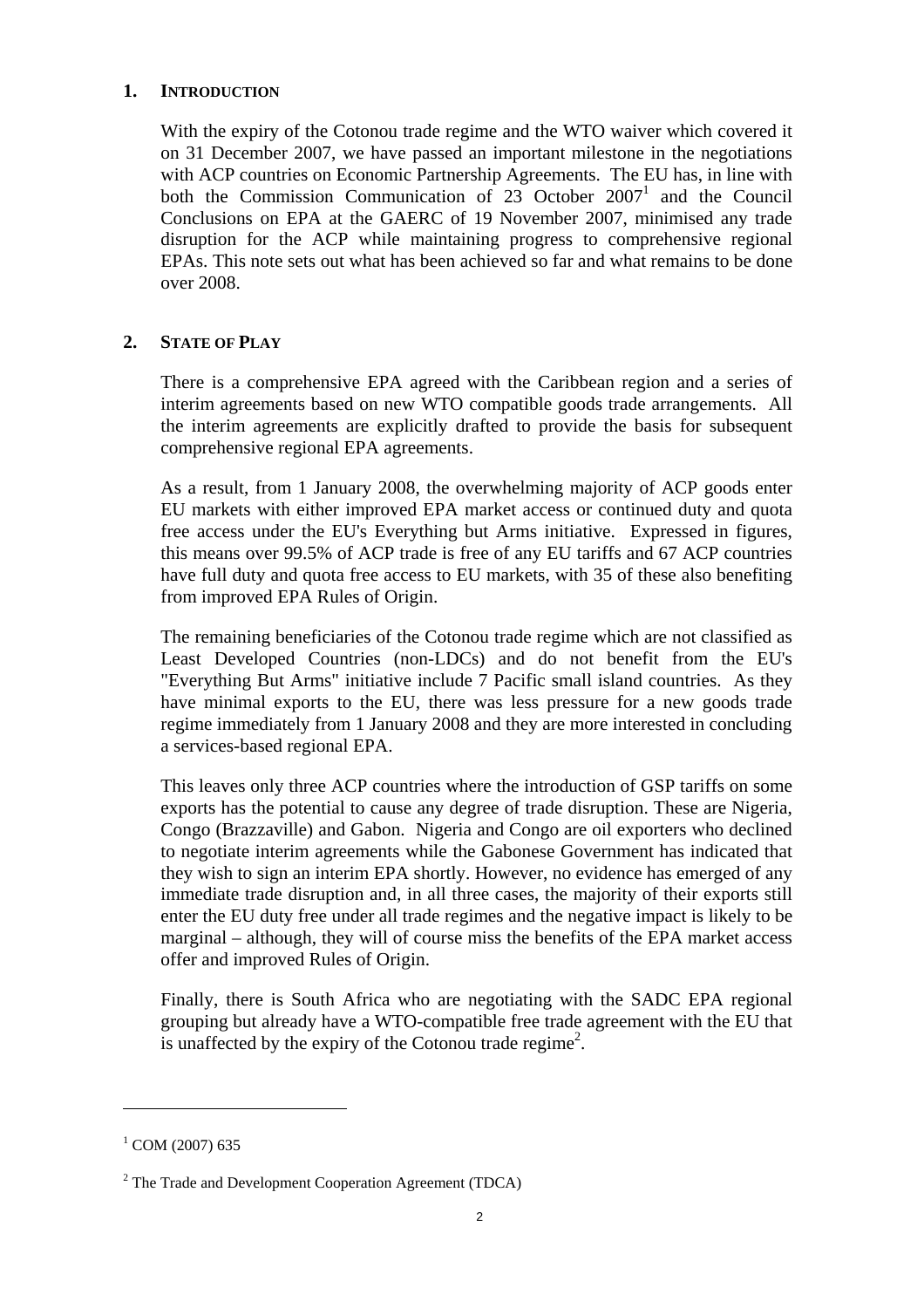The trade regime applying to ACP countries from 1 January 2008 is set out in Annex 1 and a Region by Region overview of the status of EPA negotiations is as follows:

- In the **Caribbean** we have initialled a full regional EPA with all 15 CARIFORUM countries covering all subjects, including services, rules, trade in goods and development support.
- In **Southern Africa** we have reached interim agreements with Botswana, Lesotho, Namibia, Swaziland and Mozambique and have a clear agenda and timetable for progressing towards a full EPA in 2008. We expect Angola to join the agreement soon. At this stage, South Africa has not joined the interim EPA but we expect it to remain engaged in negotiations with a view to initialling the interim EPA and possibly a full EPA, joining the other SACU countries under a harmonised, although differentiated, trade regime.
- In East Africa, reflecting the configuration issues in the region, we have an interim agreement with the **East African Community** and interim agreements with five **Eastern and Southern African** countries. Several LDCs have chosen to join the agreement, recognising its potential contribution to their development, including through improved rules of origin.
- In the **Pacific**, we have an interim agreement with the two countries that account for almost all trade with the EU – Papua New Guinea and Fiji. Other non-LDCs in the region have minimal goods trade with the EU and so did not seek WTOcompatible interim agreements at this stage. The aim is to agree a full regional EPA covering the whole region in 2008.
- In **West Africa**, we have interim agreements with two of the three non-LDCs, Ivory Coast and Ghana. Nigeria, the only other non-LDC in the region, has made clear its lack of interest in negotiating an EPA at this stage. We will now focus on working with the regional organisations to enlarge these agreements to the wider region and addressing the interests of the LDCs.
- In **Central Africa**, Cameroon has initialled an agreement and Gabon has indicated its wish to conclude an interim agreement using the same text but with a goods market access schedule for Gabon appended. We will work to enlarge these agreements to form a full regional EPA in 2008.

## <span id="page-2-0"></span>**3. COVERAGE OF THE AGREEMENTS**

 $\overline{a}$ 

All the agreements have full duty and quota free market access on the EU side and a very flexible, fully asymmetric, liberalisation schedule on the ACP side. They are fully compatible with the requirements of Article XXIV of GATT while using all the inbuilt flexibility of WTO rules to protect sensitive and growing ACP industries. As the agreements all include immediate liberalisation on the EU side<sup>3</sup>, any decision to liberalise more than 80% of trade volume over 15 years was made by the ACP

<sup>&</sup>lt;sup>3</sup> With short transition periods for rice (until 2010) and sugar (until 2015). In 2005 these products accounted for less than 2.5% of ACP exports to the EU.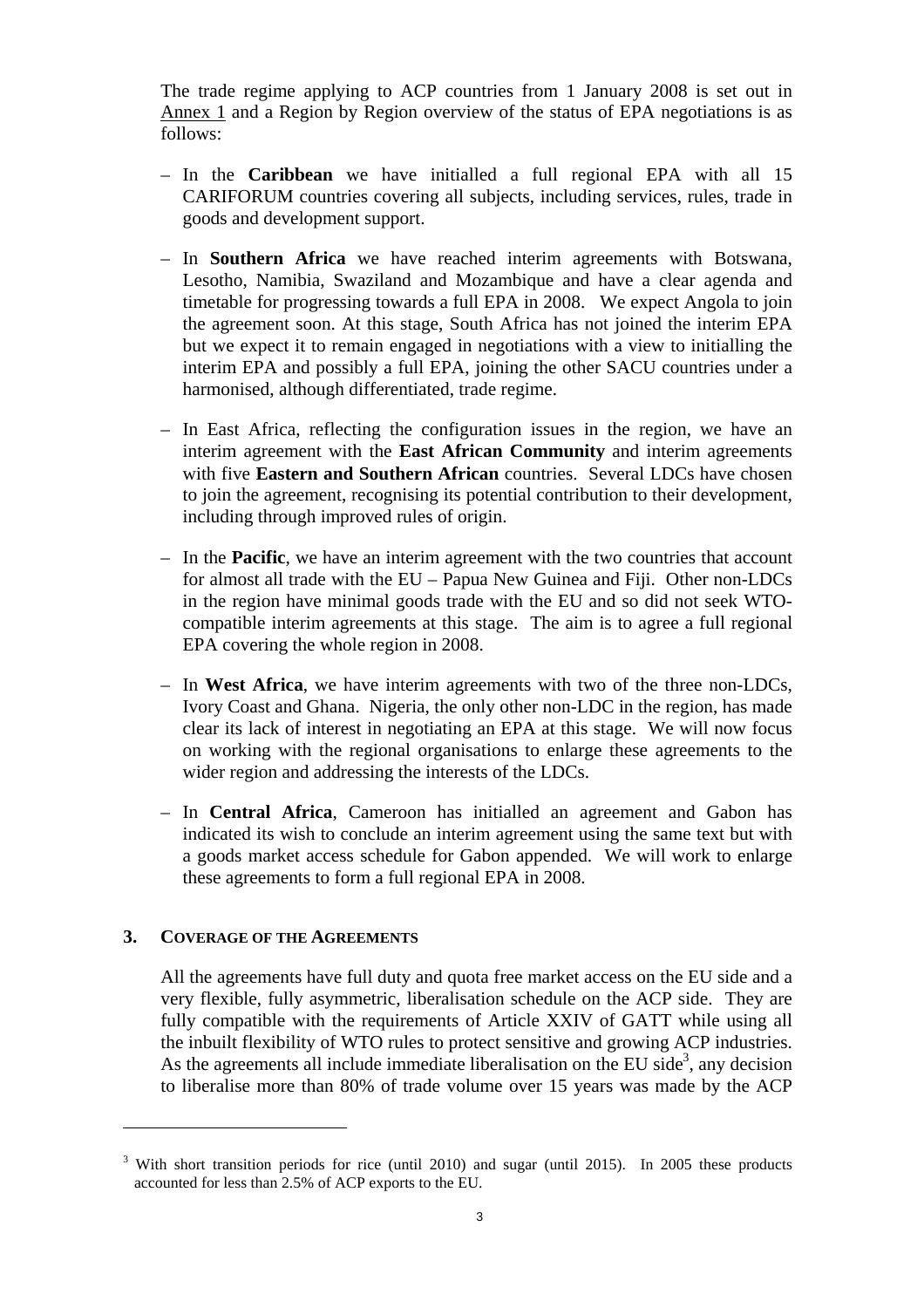themselves. On top of that the EPA Rules of Origin are greatly improved over Cotonou. These improvements offer the ACP the potential for important and positive development impacts in areas such as textiles, fisheries and agriculture while continuing to avoid the possibility of trade circumvention.

An initial analysis of the liberalisation coverage of the different agreements on the ACP side is summarised in Annex 2. It is worth noting that some ACP countries chose to liberalise further than 80%. The ACP liberalisation schedules also focus on lowering duties on the essential goods and inputs the ACP need in the early stages while continuing to protect sensitive and growing industries.

The figures in Annex 2 present an initial analysis of the liberalisation of ACP markets towards the EU after 15 and 25 years. They do not show the additional market opening over and above the situation under Cotonou or the change in tariff protection – some tariff rates included in the liberalisation analysis are either low or zero or concern tariff lines where there is no EU production or export trade.

The non-goods market access provisions of the agreement vary from a comprehensive regional EPA in the Caribbean including all issues on trade in services, rules and development cooperation to interim agreements including partial coverage of these issues and rendezvous clauses for concluding full EPAs. An overview of the content of each agreement is presented in Annex 3.

## <span id="page-3-0"></span>**4. REGIONAL INTEGRATION**

All the interim agreements are explicitly drafted to provide the basis for subsequent comprehensive regional EPA agreements. The Caribbean EPA is a full regional EPA, there are rendezvous clauses in all other agreements linked to the conclusion of full regional EPAs and some agreements (such as ESA, SADC and Central Africa) contain explicit provisions for other countries in the same regions to accede.

The commitment to regional integration is supported by political declarations linked to the agreements in the West African and Pacific regions. Moreover, the choice of single and multi-country agreements in West Africa, Central Africa and the Pacific specifically avoids the implication that new economic groupings were being created contrary to existing regional integration processes.

# <span id="page-3-1"></span>**5. DEVELOPMENT COOPERATION**

All interim agreements except the Pacific and EAC contain extensive provisions on development cooperation. They follow a largely similar approach which includes: (i) a general provision referring to Cotonou rules and procedures, EDF financing and efforts from Member States and other donors and, (ii) more detailed provisions identifying areas of support, mainly trade-related rules and, in certain cases, productive sectors, fiscal adjustment costs and regional funds. Two agreements, EAC and ESA, contain a detailed chapter on fisheries, while the agreements with ESA and Central Africa also refer to accompanying documents which establish agreed broad priorities for support.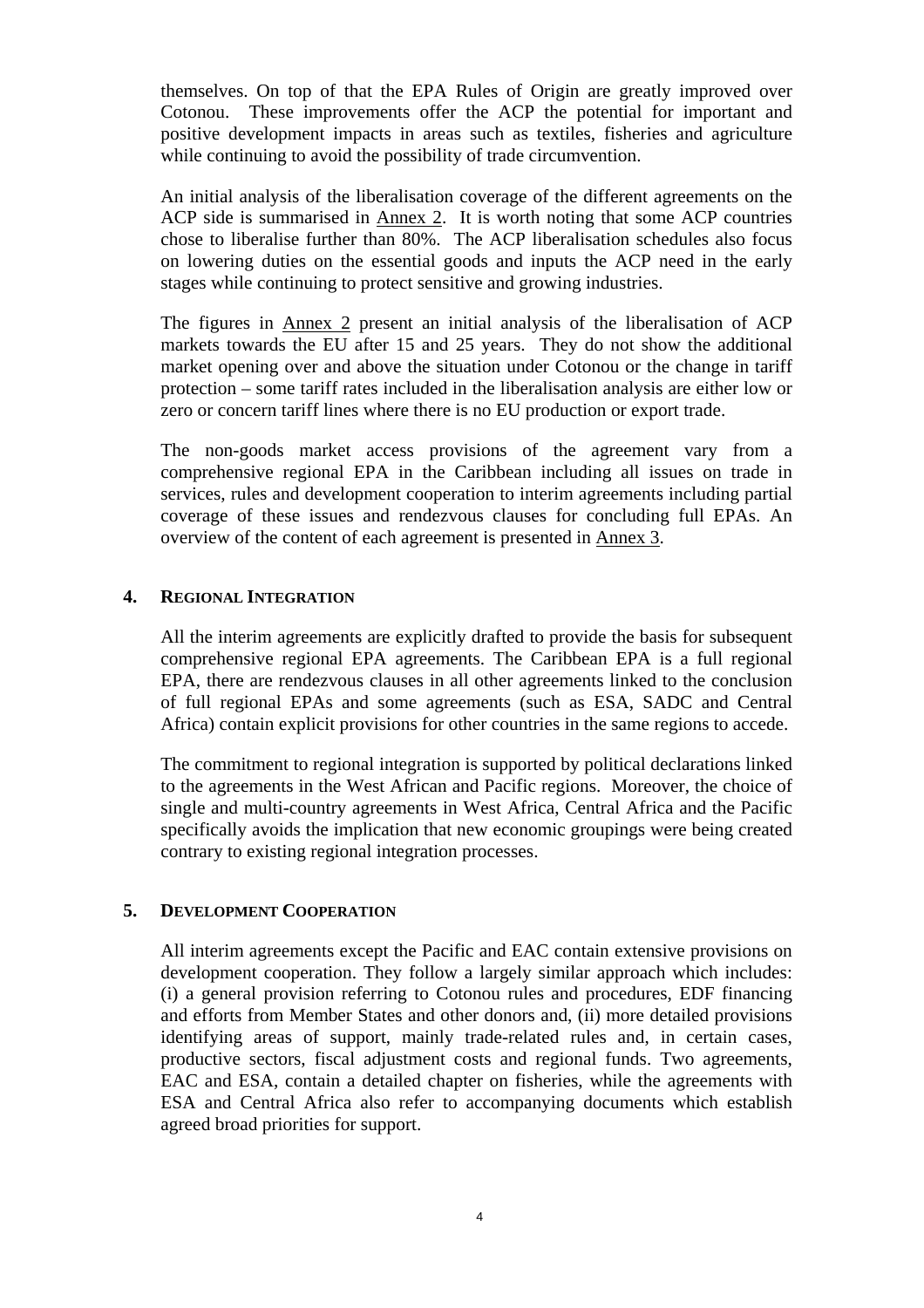### <span id="page-4-0"></span>**6. INSTITUTIONS**

The Caribbean EPA contains the full range institutions necessary for the implementation and monitoring of the agreement. The provisions of the interim agreements vary according to the content of the agreements and the nature and scope of the rendezvous clauses. The SADC agreement foresees that further negotiations will expand the agreed interim text into a full regional EPA and therefore establishes the full range of EPA institutions. On the other hand, the West Africa agreements foresee that they will be entirely replaced by a regional EPA and therefore only establish the institutions necessary for the functioning of the goods based interim agreement.

## <span id="page-4-1"></span>**7. NEXT STEPS**

We have achieved much and, in line with the objectives of the Cotonou Agreement and the Conclusions of the GAERC of 19 November 2007, the Commission will continue to work actively to conclude full regional EPAs as the best way to support the progressive integration of the ACP into the international economy, and to make sure that the unparalleled EU market access and support for regional integration through EPAs brings real trade growth and broad-based economic development in the ACP.

This means working region by region to put in place the elements of a comprehensive trade package that supports economic growth and regional integration by including trade in services, rules that promote investment and development assistance. This is an ambitious package.

We will now begin work with our ACP partners, region by region, to identify the appropriate pace and scope of negotiations in line with their capacity and interests. It should be noted that in many cases the interim agreements already define much of this framework for negotiations and will act as building blocks to the full EPAs.

Throughout 2008, we must then build on the dynamic created by the Lisbon EU-Africa summit, moving from a relationship with the ACP based on post-colonial dependency to one of equal partners working together to put trade at the service of development. This means we need to:

- Turn sub-regional and multi-country interim agreements into genuine regional EPAs bringing in all countries, non-LDCs and LDCs alike;
- Build up the emerging EPAs to form comprehensive agreements with the greatest possible coverage on issues like services and rules. This will build on existing ACP regional integration agendas and, in a number of cases, is already foreseen as an ongoing process with commitments taken after a period of capacity building;
- Follow up on EU commitments on Aid for Trade by concluding the  $10<sup>th</sup>$  EDF regional programmes and delivering on EU commitments in this area as set out in the EU Aid for Trade strategy;
- Take initialled texts to Council for signature, to Parliament and notify the WTO of existing agreements.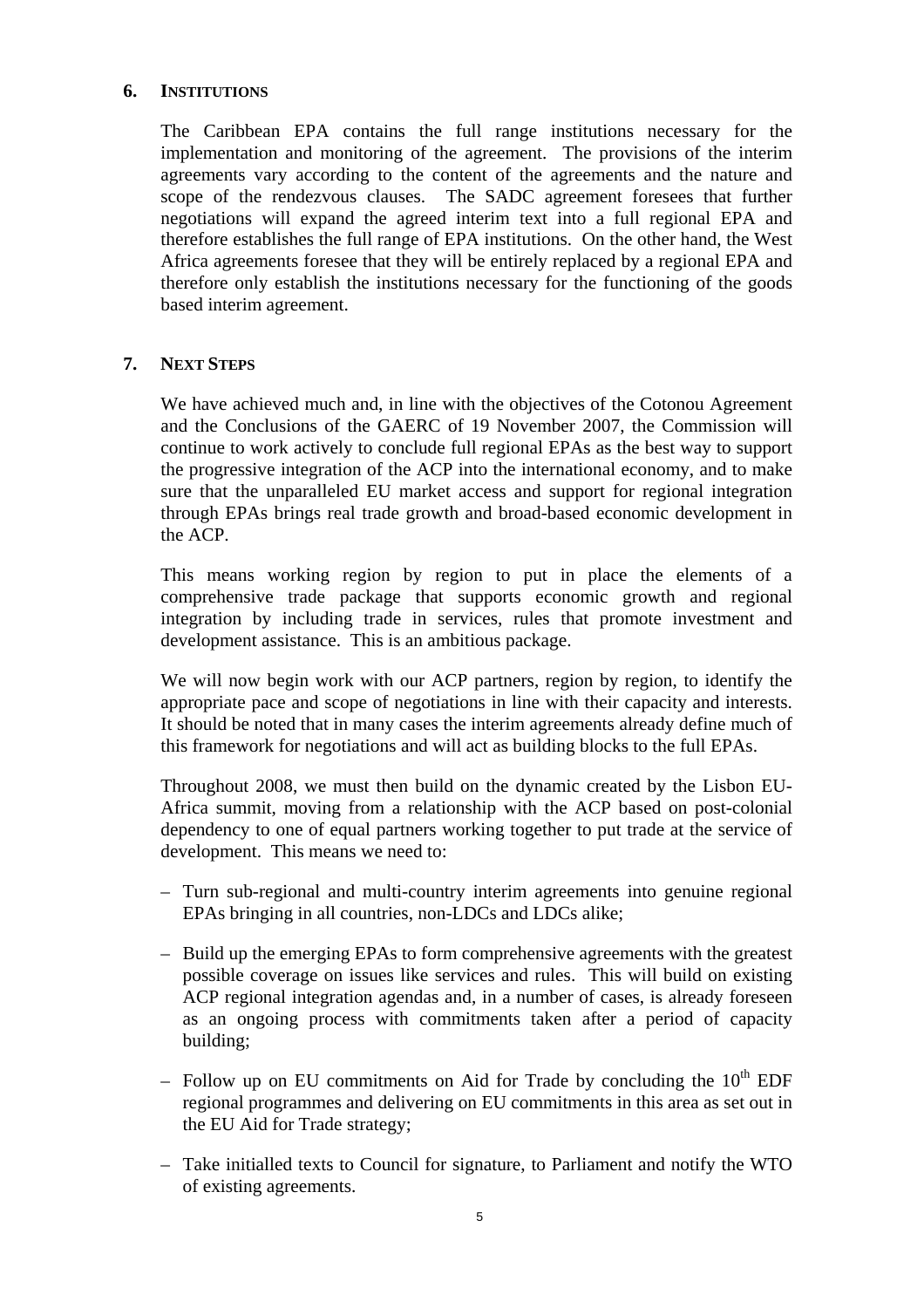This next phase of EPA negotiations will bring further challenges, but with the commitment of ACP countries and the support of EU Member States, we should be able to deliver comprehensive agreements - EPAs that use trade to support regional integration and help drive economic growth and sustainable development in the ACP.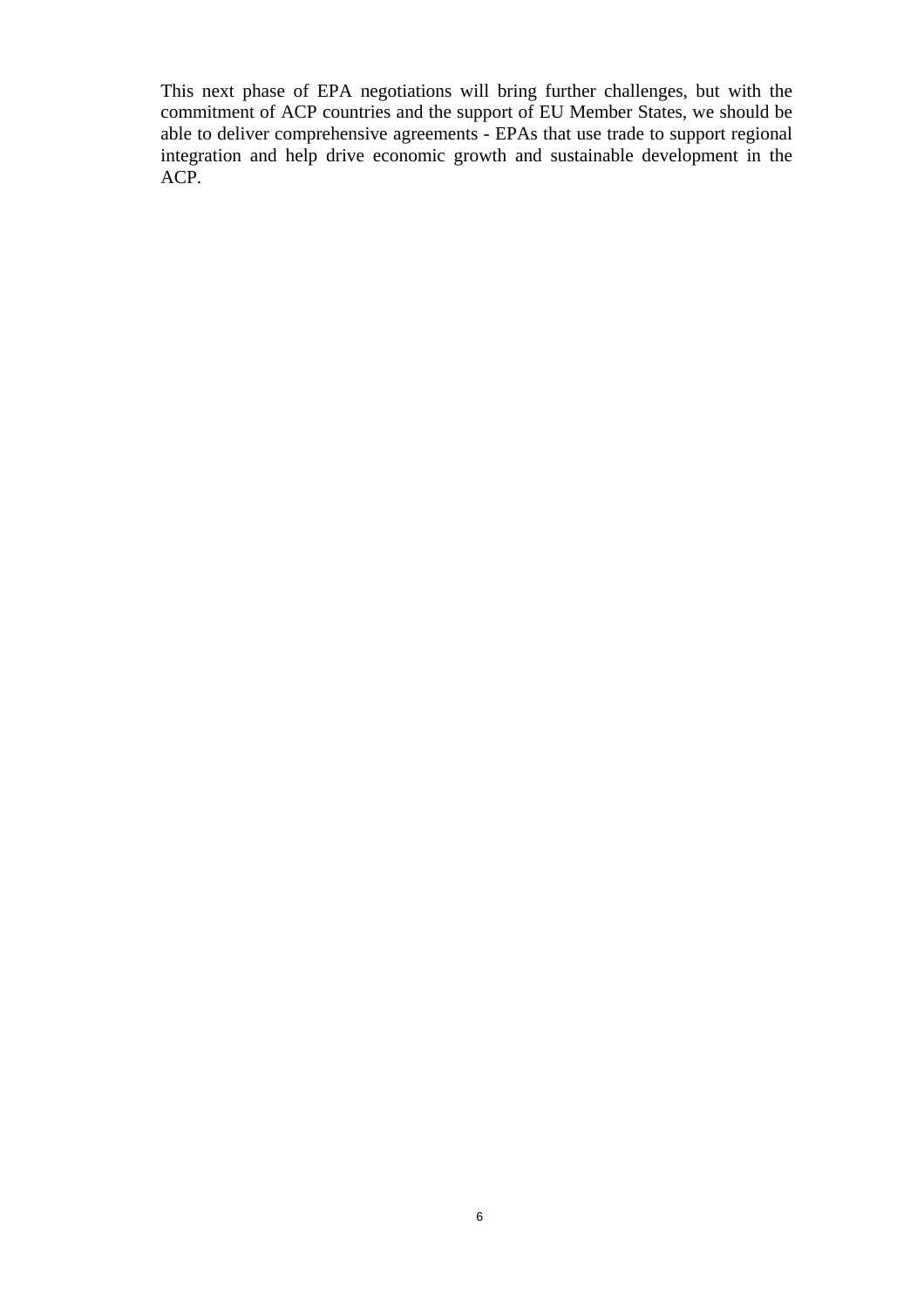|                              | EPA (9 LDCs, 26 non-LDCs)                                                        |                                                                                                 |                                                                                                        | EBA (32 LDCs)                                                        |                                                                               |                                            | GSP $(10 \text{ non-LDCs})^5$            |                |  |
|------------------------------|----------------------------------------------------------------------------------|-------------------------------------------------------------------------------------------------|--------------------------------------------------------------------------------------------------------|----------------------------------------------------------------------|-------------------------------------------------------------------------------|--------------------------------------------|------------------------------------------|----------------|--|
| Caribbean                    | Antigua & Barb<br><b>Bahamas</b><br><b>Barbados</b><br><b>Belize</b><br>Dominica | Dom. Republic<br>Grenada<br>Guyana<br>Haiti<br>Jamaica                                          | <b>St Kitts &amp; Nevis</b><br><b>St Lucia</b><br>St Vinc. & Gren.<br><b>Surinam</b><br>Trinidad &Tob. |                                                                      |                                                                               |                                            |                                          |                |  |
| Central Africa               | <b>Cameroon</b>                                                                  | Central African Rep.<br><b>Equatorial Guinea</b><br>São Tome<br>DR Congo (Kinshasa)<br>Chad     |                                                                                                        | Gabon<br>Rep. Congo (Brazzaville)                                    |                                                                               |                                            |                                          |                |  |
| Eastern /<br>Southern Africa | <b>EAC</b><br>Burundi<br>Kenya<br>Rwanda<br>Tanzania<br>Uganda                   | <b>ESA</b><br>Comoros<br>Madagascar<br><b>Mauritius</b><br><b>Seychelles</b><br><b>Zimbabwe</b> |                                                                                                        | Djibouti<br>Eritrea<br>Ethiopia<br>Malawi                            |                                                                               | Somalia<br>Sudan<br>Zambia                 |                                          |                |  |
| Pacific                      | Papua New Guinea<br>Fiji                                                         |                                                                                                 | East Timor<br>Solomon Islands<br>Kiribati<br>Tuvalu<br>Samoa<br>Vanuatu                                |                                                                      | <b>Cook Islands</b><br><b>Tonga</b><br><b>Marshall Islands</b><br><b>Niue</b> | <b>Micronesia</b><br>Palau<br><b>Nauru</b> |                                          |                |  |
| West Africa                  | Côte d'Ivoire<br>Ghana                                                           |                                                                                                 |                                                                                                        | Benin<br>Burkina Faso<br>Cape Verde <sup>6</sup><br>Gambia<br>Guinea | Guinea Bissau<br>Liberia<br>Mali<br>Mauritania                                |                                            | Niger<br>Senegal<br>Sierra Leone<br>Togo | <b>Nigeria</b> |  |
| <b>SADC</b>                  | <b>Botswana</b><br>Lesotho                                                       | <b>Namibia</b><br>Mozambique                                                                    | <b>Swaziland</b>                                                                                       | Angola                                                               |                                                                               |                                            |                                          |                |  |

## **ANNEX 1: TRADE REGIME AFTER 01/01/08 BY ACP COUNTRY<sup>4</sup>**

<span id="page-6-0"></span><sup>4</sup> Non-LDCs are shown in **bold** and **South Africa** is not included as its TDCA trade regime is unaffected by the expiry of the Cotonou trade preferences

<sup>&</sup>lt;sup>5</sup> The Pacific countries have minimal goods trade with the EU while Nigeria and Congo (Brazzaville) declined to negotiate interim agreements

<sup>6</sup> Cape Verde loses its LDC status in 2008 but will continue to benefit from GSP EBA for a transitional period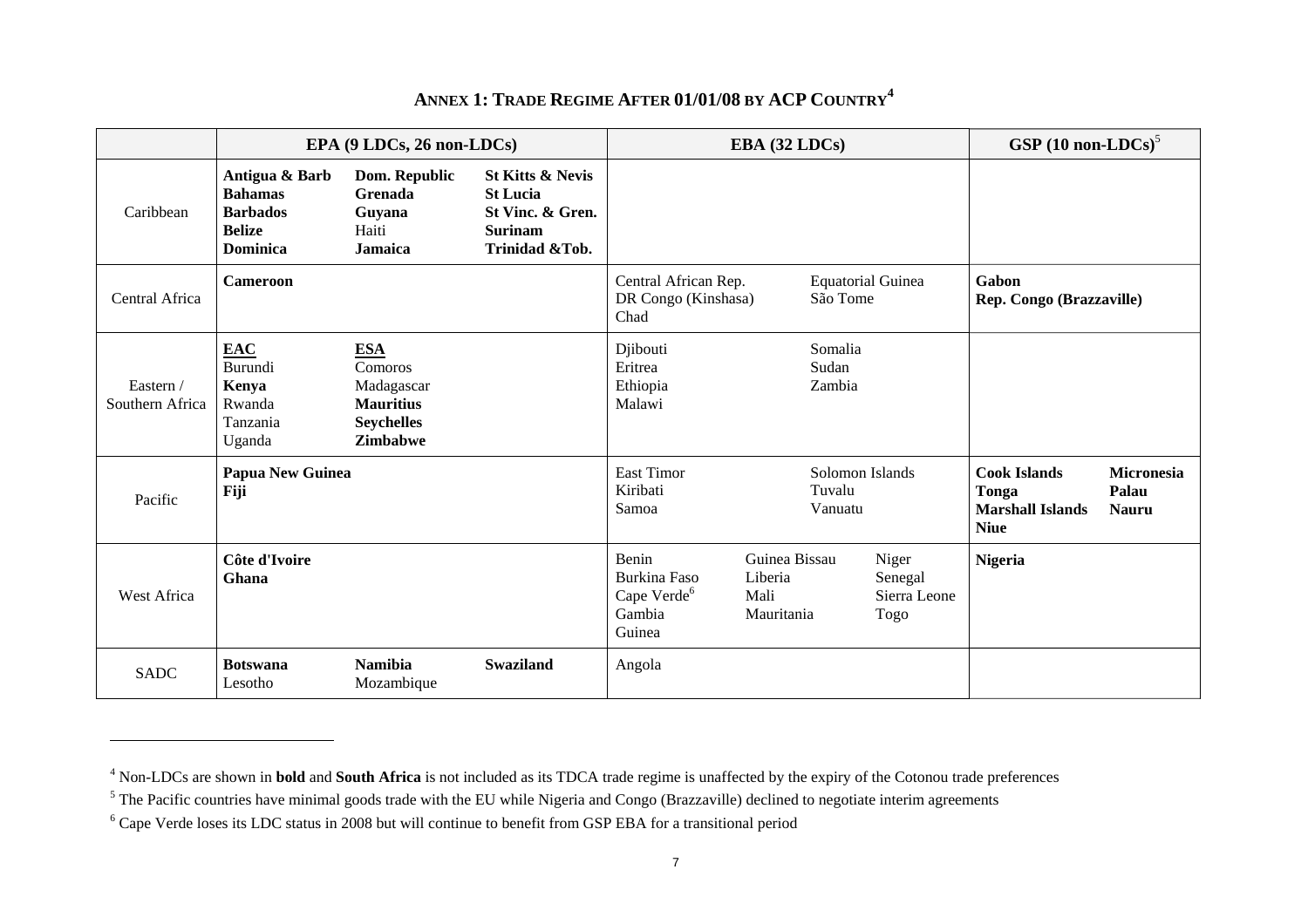# **ANNEX 2: INITIAL ANALYSIS OF FUTURE ACP LIBERALISATION**

<span id="page-7-0"></span>

| <b>Country</b>                           |                      | <b>Volume of Trade</b> |                                                                                                                                                                       |                                                                                                                                                                                                                         |  |  |  |  |
|------------------------------------------|----------------------|------------------------|-----------------------------------------------------------------------------------------------------------------------------------------------------------------------|-------------------------------------------------------------------------------------------------------------------------------------------------------------------------------------------------------------------------|--|--|--|--|
|                                          |                      | 15 yrs                 | $25 \text{ yrs}$                                                                                                                                                      | Main sectors including product exclusions                                                                                                                                                                               |  |  |  |  |
| <b>CARIFORUM</b>                         |                      |                        |                                                                                                                                                                       |                                                                                                                                                                                                                         |  |  |  |  |
| <b>CARIFORUM</b>                         |                      | 83%                    | 87%                                                                                                                                                                   | Agricultural and processed agricultural products, some<br>chemicals, furniture and other industrial products                                                                                                            |  |  |  |  |
|                                          |                      |                        | <b>Central Africa</b>                                                                                                                                                 |                                                                                                                                                                                                                         |  |  |  |  |
| Cameroon                                 |                      | 80%                    |                                                                                                                                                                       | Agricultural and processed agricultural products, wines<br>& spirits, second hand clothing, wood products, some<br>chemicals, furniture and basic industrial products                                                   |  |  |  |  |
| <b>Eastern and Southern Africa (ESA)</b> |                      |                        |                                                                                                                                                                       |                                                                                                                                                                                                                         |  |  |  |  |
| Comoros                                  |                      | 80%                    |                                                                                                                                                                       |                                                                                                                                                                                                                         |  |  |  |  |
| Madagascar                               |                      | 80%                    |                                                                                                                                                                       |                                                                                                                                                                                                                         |  |  |  |  |
| <b>Mauritius</b>                         |                      | 96%                    |                                                                                                                                                                       | Live animals and meat, edible products of animal<br>origin, fats, edible preparations and beverages,<br>chemicals, plastics and rubber articles of leather and fur<br>skins, iron & steel and consumer electronic goods |  |  |  |  |
| Seychelles                               |                      | 98%                    |                                                                                                                                                                       | Meat, fisheries, beverages, tobacco, leather articles,<br>glass and ceramics products and vehicles                                                                                                                      |  |  |  |  |
| Zimbabwe                                 |                      | 80%                    | Products of animal origin, cereals, beverages paper,<br>plastics and rubber, textiles and clothing, footwear,<br>glass and ceramics, consumer electronic and vehicles |                                                                                                                                                                                                                         |  |  |  |  |
|                                          |                      |                        |                                                                                                                                                                       | <b>East African Community (EAC)</b>                                                                                                                                                                                     |  |  |  |  |
| Burundi<br>Kenya<br>Rwanda               | Tanzania<br>Uganda   |                        | 82%                                                                                                                                                                   | Agricultural products, wines and spirits, chemicals,<br>plastics, wood based paper, textiles and clothing,<br>footwear, glassware                                                                                       |  |  |  |  |
|                                          |                      |                        |                                                                                                                                                                       | Pacific                                                                                                                                                                                                                 |  |  |  |  |
| Fiji                                     |                      | 81%<br>88%             | $\overline{\phantom{a}}$<br>L.                                                                                                                                        | Agricultural and forestry products as well as some non<br>agricultural processed goods                                                                                                                                  |  |  |  |  |
| Papua New Guinea                         |                      |                        |                                                                                                                                                                       | <b>Southern African Development Community (SADC)</b>                                                                                                                                                                    |  |  |  |  |
|                                          |                      |                        |                                                                                                                                                                       |                                                                                                                                                                                                                         |  |  |  |  |
| <b>Botswana</b><br>Lesotho               | Swaziland<br>Namibia | 86%                    |                                                                                                                                                                       | Agricultural goods, some processed agricultural goods<br>and fisheries products                                                                                                                                         |  |  |  |  |
| Mozambique                               |                      | 81%                    |                                                                                                                                                                       |                                                                                                                                                                                                                         |  |  |  |  |
| <b>West Africa</b>                       |                      |                        |                                                                                                                                                                       |                                                                                                                                                                                                                         |  |  |  |  |
| <b>Ivory Coast</b>                       |                      | 81%                    |                                                                                                                                                                       | Agricultural and processed agricultural goods, wines<br>and spirits, tobacco, industrial products and vehicles,<br>cotton textiles and clothing, some energy products,                                                  |  |  |  |  |
| Ghana                                    |                      | 81%                    |                                                                                                                                                                       | pens, soap, cement, tiles, jewellery, personal arms,<br>certain plastic and steel products                                                                                                                              |  |  |  |  |

Note: This table shows an initial analysis of ACP market openness in 2023 and 2033 and not the degree of liberalisation or change in tariff protection compared to the situation under Cotonou.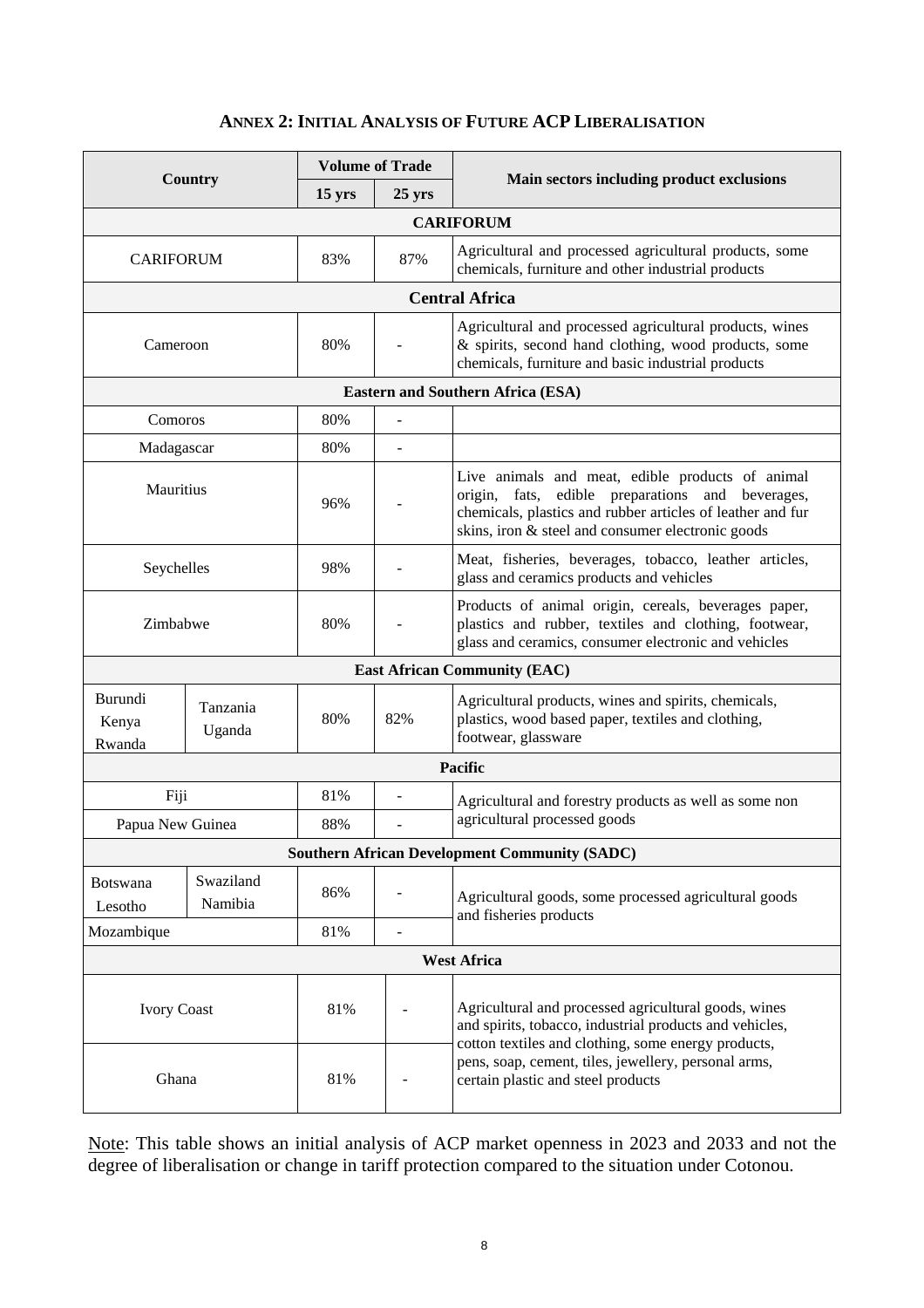<span id="page-8-0"></span>

| <b>Pacific</b>                                                                                                                                                                                                                                       | <b>SADC</b>                                                                                                                                                                                                                                                                                                                                                                                            | <b>EAC</b>                                                                                                                                                                                                                                                                                       | <b>ESA</b>                                                                                                                                                                                        | <b>West Africa</b>                                                                                                                                                                                                                                                                                                                                     | <b>Central Africa</b>                                                                                                                                                                                                                                                                                           | <b>Caribbean</b>                                                                                                                                                                                                                                                                                                                                                                                                                                      |  |  |  |  |  |
|------------------------------------------------------------------------------------------------------------------------------------------------------------------------------------------------------------------------------------------------------|--------------------------------------------------------------------------------------------------------------------------------------------------------------------------------------------------------------------------------------------------------------------------------------------------------------------------------------------------------------------------------------------------------|--------------------------------------------------------------------------------------------------------------------------------------------------------------------------------------------------------------------------------------------------------------------------------------------------|---------------------------------------------------------------------------------------------------------------------------------------------------------------------------------------------------|--------------------------------------------------------------------------------------------------------------------------------------------------------------------------------------------------------------------------------------------------------------------------------------------------------------------------------------------------------|-----------------------------------------------------------------------------------------------------------------------------------------------------------------------------------------------------------------------------------------------------------------------------------------------------------------|-------------------------------------------------------------------------------------------------------------------------------------------------------------------------------------------------------------------------------------------------------------------------------------------------------------------------------------------------------------------------------------------------------------------------------------------------------|--|--|--|--|--|
| 1. Scope of Agreement                                                                                                                                                                                                                                |                                                                                                                                                                                                                                                                                                                                                                                                        |                                                                                                                                                                                                                                                                                                  |                                                                                                                                                                                                   |                                                                                                                                                                                                                                                                                                                                                        |                                                                                                                                                                                                                                                                                                                 |                                                                                                                                                                                                                                                                                                                                                                                                                                                       |  |  |  |  |  |
| Trade in goods<br>Rules of Origin<br>Safeguards<br>Customs and trade<br>facilitation<br>TBT & SPS<br>Dispute settlement<br>Trade committee<br>Rendezvous clause<br>referring to<br>Ministerial<br>declaration on<br>conclusion of full<br><b>EPA</b> | Trade in goods<br>$\overline{\phantom{0}}$<br>Rules of Origin<br>$\overline{\phantom{0}}$<br>Safeguards<br>$\overline{\phantom{0}}$<br>Customs and trade<br>facilitation<br><b>TBT &amp; SPS</b><br>Dispute settlement<br>$\overline{\phantom{0}}$<br><b>Full EPA</b><br>$\equiv$<br>institutions<br>Development<br>$\overline{\phantom{0}}$<br>cooperation<br>Rendezvous clause<br>for other subjects | Trade in goods<br>$\qquad \qquad -$<br>Rules of Origin<br>$\qquad \qquad -$<br>Safeguards<br>Fisheries<br>$\overline{\phantom{m}}$<br>Dispute settlement<br>$\overline{\phantom{0}}$<br><b>EPA</b> Council<br>$\overline{\phantom{0}}$<br>Rendezvous<br>$\equiv$<br>clause for other<br>subjects | Trade in goods<br>Partial Rules of<br>Origin<br>Safeguards<br>Fisheries<br>Dispute settlement<br><b>EPA</b> Committee<br>Development<br>cooperation<br>Rendezvous<br>clause for other<br>subjects | Trade in goods<br>$\overline{\phantom{0}}$<br>Rendezvous<br>$\overline{\phantom{m}}$<br>clause for Rules of<br>Origin<br>Safeguards<br>Customs and trade<br>facilitation<br><b>TBT &amp; SPS</b><br>$\overline{\phantom{0}}$<br>Dispute settlement<br><b>EPA</b> Committee<br>Development<br>cooperation<br>Rendezvous<br>clause for other<br>subjects | Trade in goods<br>Rendezvous<br>clause for Rules of<br>Origin<br>Safeguards<br>$\overline{\phantom{0}}$<br>Customs and trade<br>facilitation<br>TBT & SPS<br>$\overline{\phantom{0}}$<br>Dispute settlement<br><b>EPA</b> Committee<br>Development<br>cooperation<br>Rendezvous<br>clause for other<br>subjects | Trade in goods<br>Rules of Origin<br>Safeguards<br>Customs and trade<br>facilitation<br><b>TBT &amp; SPS</b><br>Agriculture $\&$<br>fisheries<br>Trade in services<br>and investment<br>Trade related<br>issues (Innovation,<br>intellectual<br>property,<br>competition,<br>public<br>procurement,<br>environment,<br>social aspects,<br>personal data<br>protection)<br>Safeguards<br><b>Full EPA</b><br>institutions<br>Development<br>Cooperation |  |  |  |  |  |

#### **ANNEX 3: CONTENT OF AGREEMENTS**